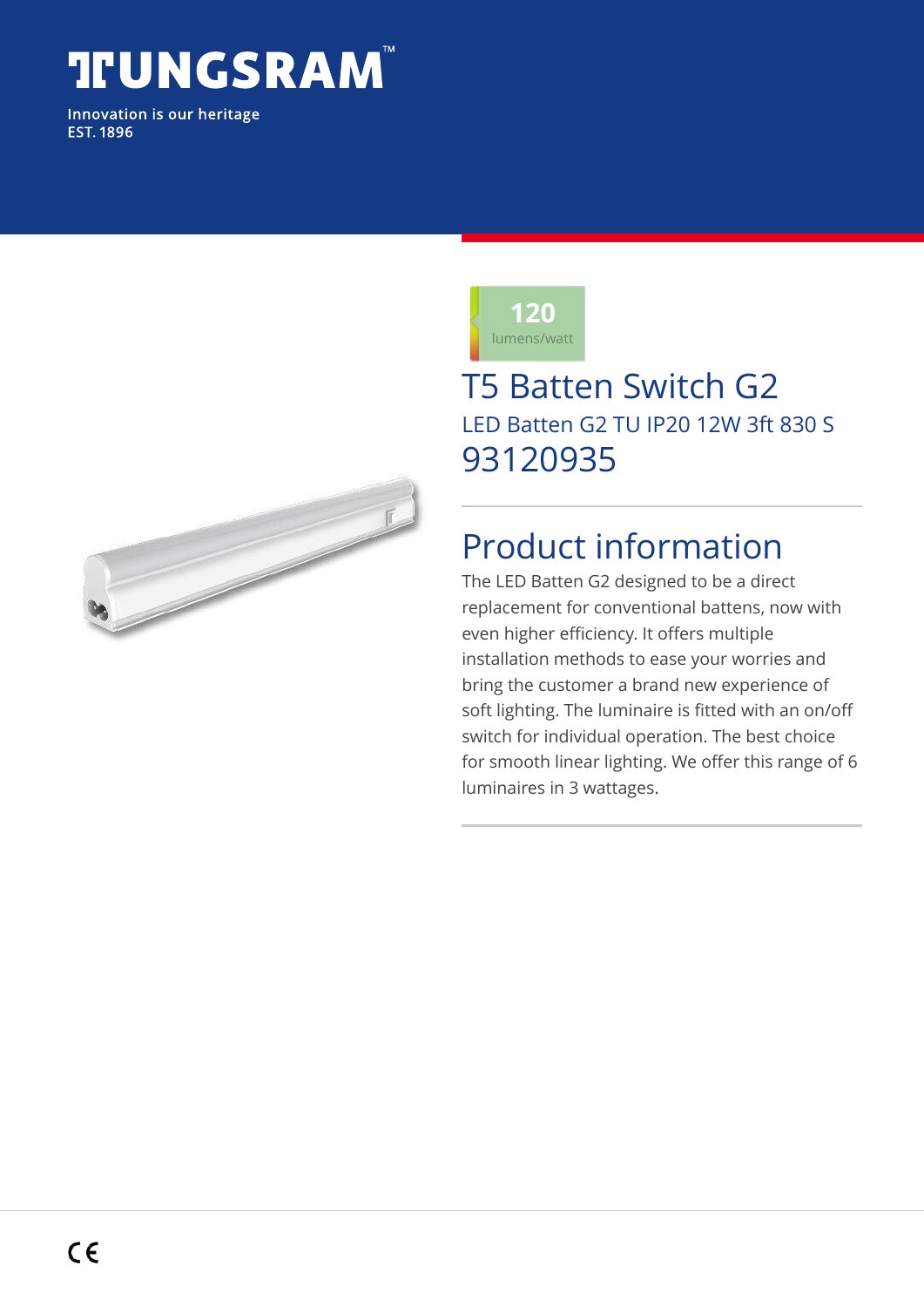#### Product data

| Product code                                             | 93120935                                                                                   |
|----------------------------------------------------------|--------------------------------------------------------------------------------------------|
| Description                                              | LED Batten G2 TU IP20 12W 3ft 830 S                                                        |
| DIALux description                                       | TUNGSRAM - T5 Batten Switch G2 - 1440lm - 12W -<br>3000K - 80CRI - 93120935[SKU] - Surface |
| <b>Brand</b>                                             | TUNGSRAM                                                                                   |
| Product category                                         | <b>Battens</b>                                                                             |
| Product family                                           | T5 Switch Batten G2                                                                        |
| Application areas                                        | Office; Retail; Hospitality; Indoor and cove                                               |
| <b>DUN Code</b>                                          | 15994100094194                                                                             |
| Light source                                             | LED                                                                                        |
| Sensor                                                   | No sensor                                                                                  |
| <b>Emergency option</b>                                  | No EM                                                                                      |
| Mounting type                                            | Surface                                                                                    |
| Weight [kg]                                              | 0,2                                                                                        |
| Body color                                               | White                                                                                      |
| Product dimensions (Length) x (Width) x (Height)<br>[mm] | 902 x 24 x 35                                                                              |
| Operating temperature min [°C]                           | $-20$                                                                                      |
| Operating temperature max [°C]                           | 40                                                                                         |
| Rated ambient temperature (tq) [°C]                      | 25                                                                                         |
| Cooling                                                  | Passive                                                                                    |
| Certifications                                           | CE, UKCA                                                                                   |
| General warranty [year]                                  | 5                                                                                          |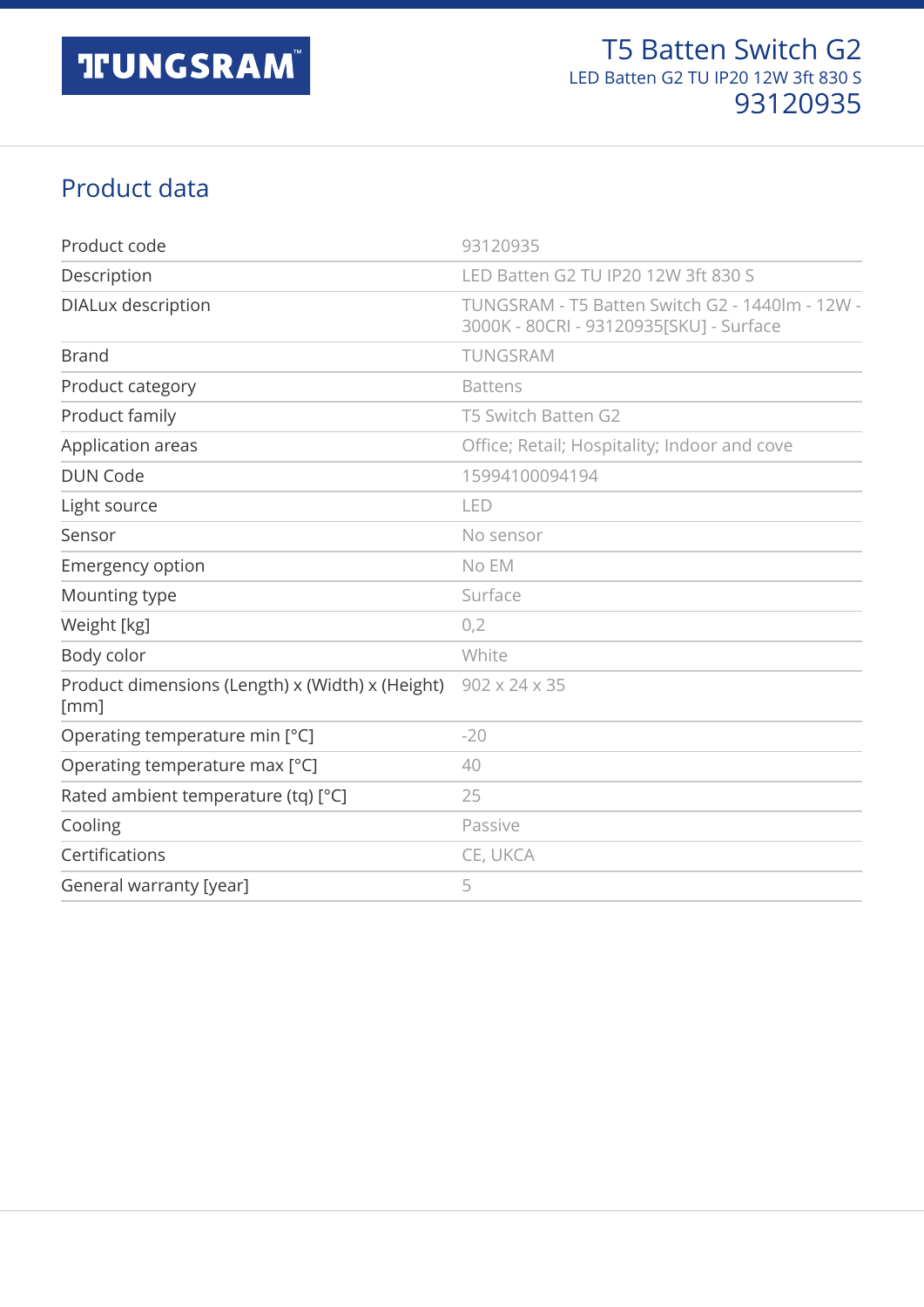#### Performance data

| System power [W]           | 12    |
|----------------------------|-------|
| Nominal luminous flux [lm] | 1440  |
| Rated efficacy [lm/W]      | 120   |
| Rated life L70/B50 [h]     | 50000 |
| IP front (optical)         | 20    |
| IP back (electrical)       | 20    |
| IP Rating                  | 20    |
| Impact resistance (IK)     | IK03  |

#### Photometrical data

| Photometric distribution                        | Wide  |
|-------------------------------------------------|-------|
| Nominal correlated colour temperature (CCT) [K] | 3000  |
| Colour rendering index (CRI) [Ra]               | >80   |
| Nominal beam angle [°]                          | 150   |
| Colour consistency in MacAdam steps SDCM        | max 6 |
| Photobioligical risk                            | RG0   |

#### Electrical data

| IEC protection class                    | Class II      |
|-----------------------------------------|---------------|
| Operating voltage [V]                   | 220-240V      |
| Rated frequency or frequency range [Hz] | 50/60Hz       |
| Lamp input current [mA]                 | 53            |
| Nominal lamp power factor               | $>=0.7$       |
| Controllability                         | <b>Static</b> |